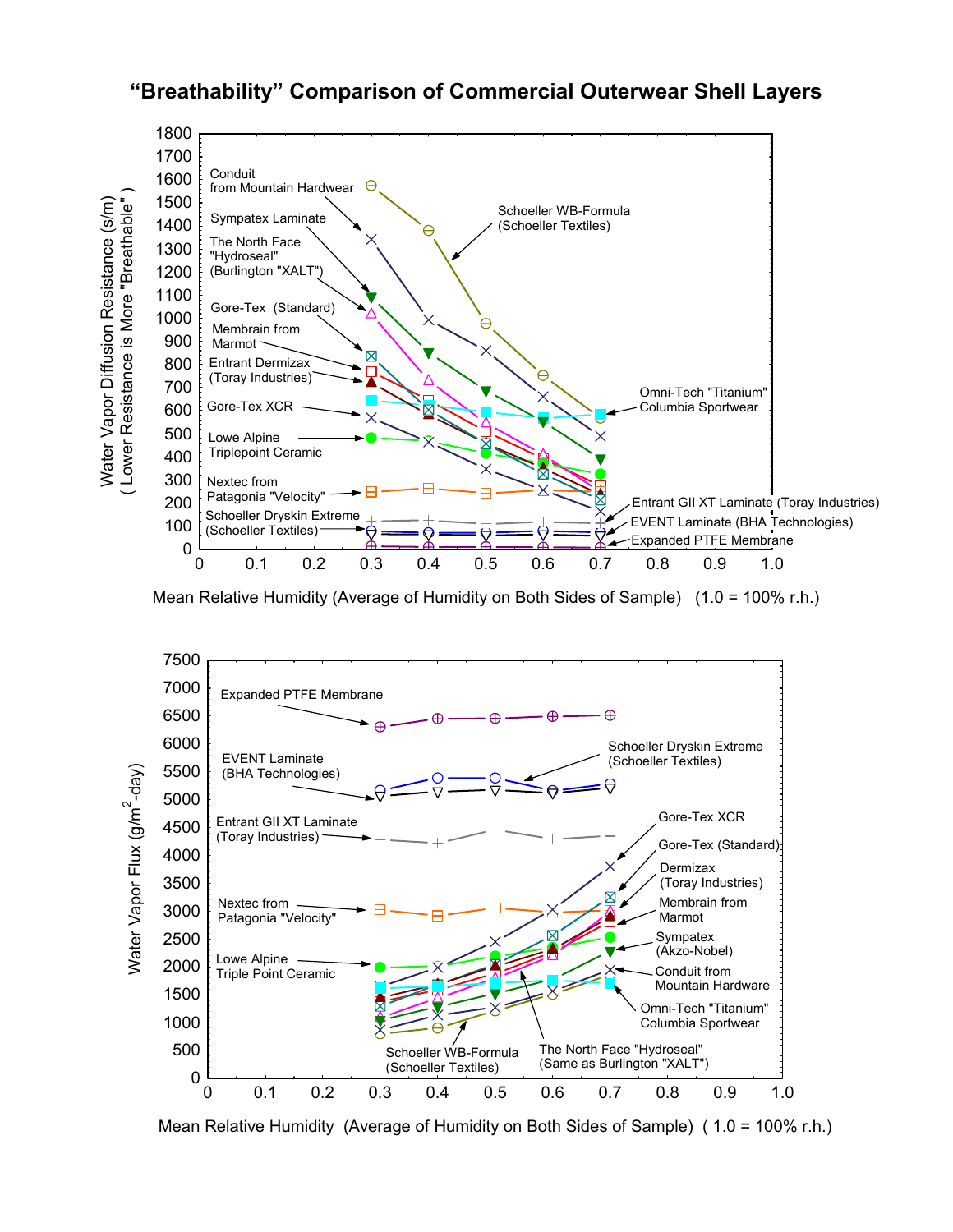## **Water Vapor Diffusion Test - Dynamic Moisture Permeation Cell**

Air at two different relative humidities flows over the two sides of the test sample. By measuring the water vapor concentration at the exits of the cell, it is possible to measure how much water vapor crosses the sample. Results may be shown in terms of water vapor flux (grams/square meter/day) or resistance to the diffusion of water vapor (units of s/m). The resistance units make comparing results obtained at different environmental conditions much easier. The lower the diffusion resistance, the more water vapor gets through the material. The reason for doing the testing this way is that some materials like Gore-Tex, Sympatex, etc., have much better water vapor transport properties when they are in a humid environment than when they are in a dry environment, relatively speaking. Other materials, such as most textiles or microporous membranes, have a nearly constant water vapor diffusion resistance regardless of the environmental conditions

Test Conditions – Water Vapor Diffusion

Temperature =  $30^{\circ}$ C

Gas Flow Rate =  $2000 \text{ cm}^3/\text{minute}$ .

Note: relative humidity of 100% is 1.0, so 0.50 is 50% r.h., etc.

| Setpoint#      | <b>Humidity</b><br>on Top<br>of Sample | <b>Humidity</b><br>on Bottom<br>of Sample | Mean<br>Relative<br>Humidity | <b>Humidity</b><br>Gradient |
|----------------|----------------------------------------|-------------------------------------------|------------------------------|-----------------------------|
| 1              | 0.55                                   | 0.05                                      | 0.30                         | 0.50                        |
| $\overline{2}$ | 0.65                                   | 0.15                                      | 0.40                         | 0.50                        |
| 3              | 0.75                                   | 0.25                                      | 0.50                         | 0.50                        |
| 4              | 0.85                                   | 0.35                                      | 0.60                         | 0.50                        |
| 5              | 0.95                                   | 0.45                                      | 0.70                         | 0.50                        |

Further details on the test method are available in the following references:

Gibson, P.W., "Effect of Temperature on Water Vapor Transport Through Polymer Membrane Laminates," *Journal of Polymer Testing* **19** (6), 2000.

Gibson, P.W., Rivin, D., Kendrick, C., "Convection/Diffusion Test Method for Porous Textiles," *International Journal of Clothing Science and Technology* **12** (2), 2000.

Gibson, P.W., "Water Vapor Transport and Gas Flow Properties of Textiles, Polymer Membranes, and Fabric Laminates," *Journal of Coated Fabrics* **28**, April, 1999.

Gibson, P.W., Rivin, D., Berezin, A., Nadezhdinskii, A., "Measurement of Water Vapor Diffusion Through Laminated Fabrics and Membranes Using a Diode Laser Spectroscope," *Polymer-Plastics Technology and Engineering* **38** (2), 1999.

 Gibson, P., Kendrick, C., Rivin, D., "Apparatus and method for determining transport properties of porous materials," United States Patent 6,119,506, September 19, 2000.